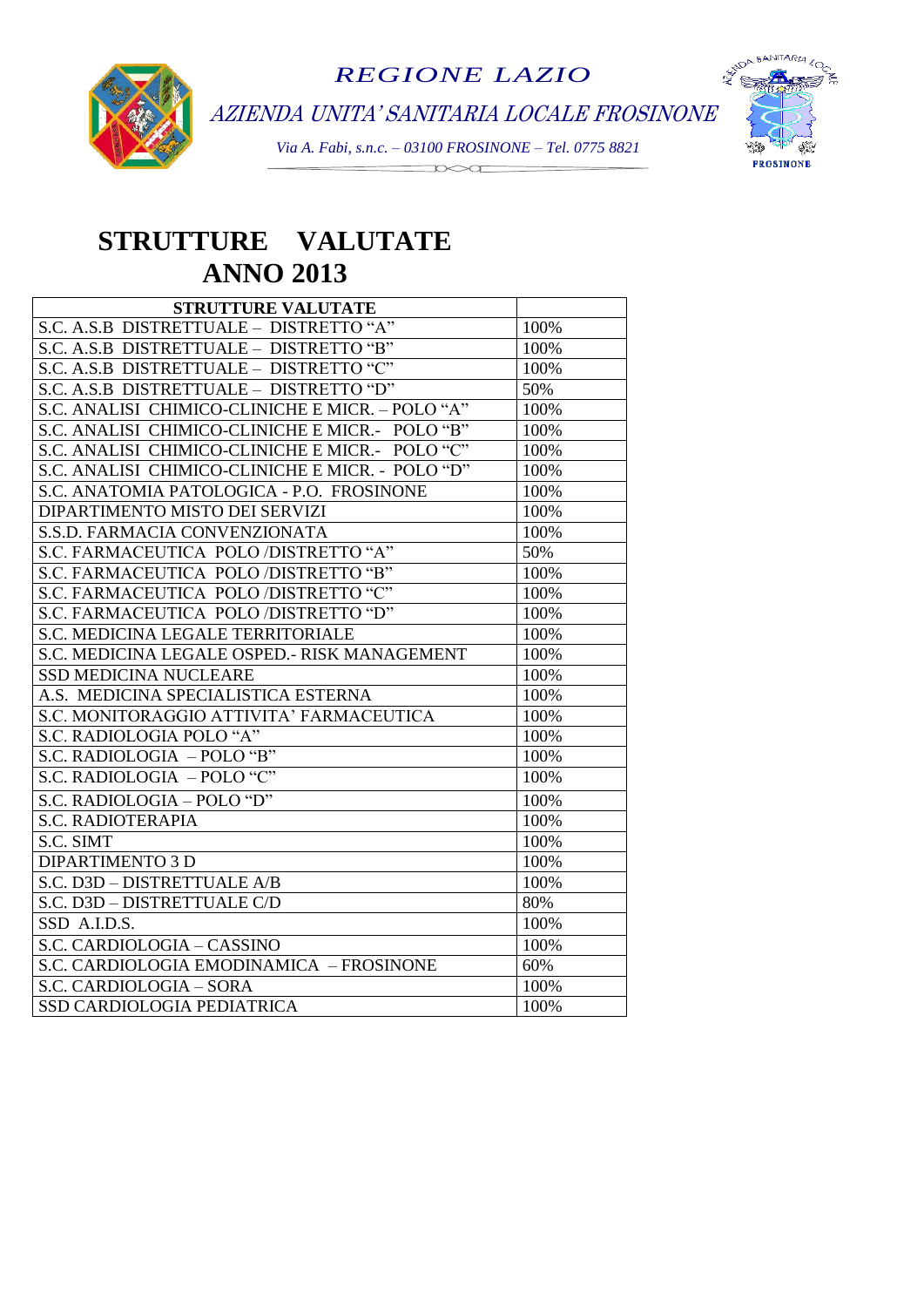





| S.C. DERMATOLOGIA                               | 100%           |
|-------------------------------------------------|----------------|
| <b>SSD DIABETOLOGIA</b>                         | 75%            |
| DIPARTIMENTO SCIENZE MEDICHE                    | 100%           |
| <b>S.C. EMATOLOGIA</b>                          | 100%           |
| SSD ENDOSCOPIA APP. GASTROENTERICO              | 100%           |
| S.C. GASTROENTEROLOGIA - FROSINONE              | 100%           |
| S.C. GASTROENTEROLOGIA - CASSINO                | 100%           |
| S.C. GERIATRIA - POLO "D"                       | 100%           |
| S.C. MALATTIE INFETTIVE - FROSINONE             | 70%            |
| S.C. MEDICINA GENERALE - ALATRI                 | 75%            |
| S.C. MEDICINA GENERALE - FROSINONE              | 100%           |
| S.C. MEDICINA GENERALE - SORA                   | 100%           |
| S.C. MEDICINA GENERALE - CASSINO                | 100%           |
| S.C. NEFROLOGIA E DIALISI - ALATRI              | 100%           |
| S.C. NEFROLOGIA E DIALISI - ANAGNI              | 100%           |
| S.C. NEFROLOGIA E DIALISI – CASSINO             | 100%           |
| S.C. NEFROLOGIA E DIALISI - FROSINONE           | 100%           |
| S.C. NEFROLOGIA E DIALISI - SORA                | 100%           |
| SSD-UDD-PONTECORVO                              | 100%           |
| S.C. NEUROLOGIA - FROSINONE                     | 100%           |
| S.C. ONCOLOGIA - SORA                           | 100%           |
| S.C. PNEUMOLOGIA - CASSINO                      | 100%           |
| SSD PREVENZIONE CARDIOVASCOLARE                 | 100%           |
| SSD RIABILITAZIONE CARDIOLOGICA                 | 100%           |
| S.C. A.D.I.                                     | 100%           |
| DIREZIONE DIPARTIMENTO INTEGRAZIONE             | 100%           |
| SSD DISABILITA' LIG. E COGN. IN ETA' EVOLUT.    | 100%           |
| S.C. MEDICINA FISICA E RIABILITATIVA -FROSINONE | 100%           |
| S.C. NEONATOLOGIA                               | 100%           |
| A.S. NAD                                        | 100%           |
| S.C. OSTETRICIA E GINECOLOGIA - ALATRI          | 100%           |
| S.C. OSTETRICIA E GINECOLOGIA - CASSINO         | 75%            |
| S.C. OSTETRICIA E GINECOLOGIA - FROSINONE       | 75%            |
| S.C. OSTETRICIA E GINECOLOGIA - SORA            | $0$ – negativo |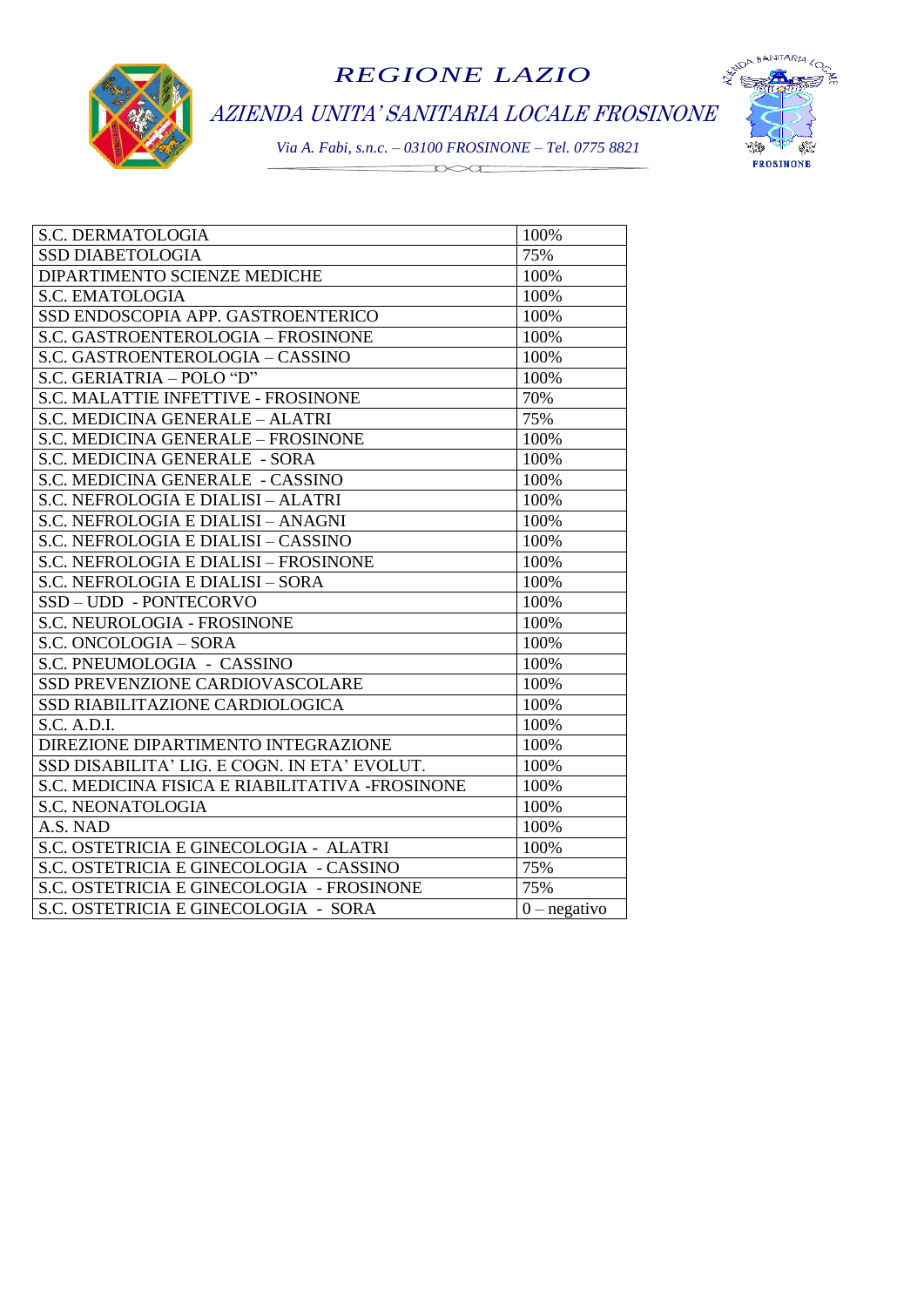





| A.S. CURE PALLIATIVE                         | 100% |
|----------------------------------------------|------|
| S.C. PEDIATRIA - ALATRI                      | 100% |
| S.C. PEDIATRIA - CASSINO                     | 100% |
| S.C. PEDIATRIA - FROSINONE                   | 75%  |
| S.C. PEDIATRIA - SORA                        | 50%  |
| S.C. RIABILITAZIONE CLINICA DISTRETTUALE A/B | 100% |
| S.C. RIABILITAZIONE CLINICA DISTRETTUALE C/D | 100% |
| DIPARTIMENTO SALUTE MENTALE                  | 100% |
| DSM- Area Distrettuale - A                   | 100% |
| DSM- Area Distrettuale - B                   | 100% |
| DSM- Area Distrettuale - C                   | 100% |
| DSM- Area Distrettuale - D                   | 100% |
| $SPDC-POLO$ "B"                              | 100% |
| SPDC- CASSINO                                | 100% |
| $SPDC - SORA$                                | 50%  |
| SSD DISTURBI ALIMENTAZIONE E PSIC.           | 100% |
| SSD CENTRO IPOVISIONE - FROSINONE            | 100% |
| S.C. CHIRURGIA GENERALE - ALATRI             | 70%  |
| S.C. CHIRURGIA GENERALE - POLO "B"           | 100% |
| S.C. CHIRURGIA GENERALE - CASSINO            | 55%  |
| S.C. CHIRURGIA GENERALE - SORA               | 60%  |
| SSD CHIRURGIA PEDIATRICA - FROSINONE         | 100% |
| DIPARTIMENTO SCIENZE CHIRURGICHE             | 100% |
| SSD ENDOSCOPIA INTERVENTISTICA               | 100% |
| SSD ENDOSCOPIA UROLOGICA                     | 100% |
| S.C. OCULISTICA - FROSINONE                  | 100% |
| S.C. ODONTOIATRIA - SORA                     | 100% |
| S.C. ORTOPEDIA - ALATRI                      | 75%  |
| S.C. ORTOPEDIA - CASSINO                     | 60%  |
| S.C. ORTOPEDIA - FROSINONE                   | 45%  |
| S.C. ORTOPEDIA - SORA                        | 60%  |
| S.C. OTORINOLARINGOIATRIA - FROSINIONE       | 100% |
| S.C. OTORINOLARINGOIATRIA - POLO "D"         | 100% |
| S.C. UROLOGIA - CASSINO                      | 60%  |
| S.C. UROLOGIA - FROSINONE                    | 100% |
| DIPARTIMENTO EMERG.E ACCETTAZIONE            | 100% |
| S.C. ANESTESIA E RIANIMAZIONE - POLO "A"     | 100% |
| S.C. ANESTESIA E RIANIMAZIONE - FROSINONE    | 100% |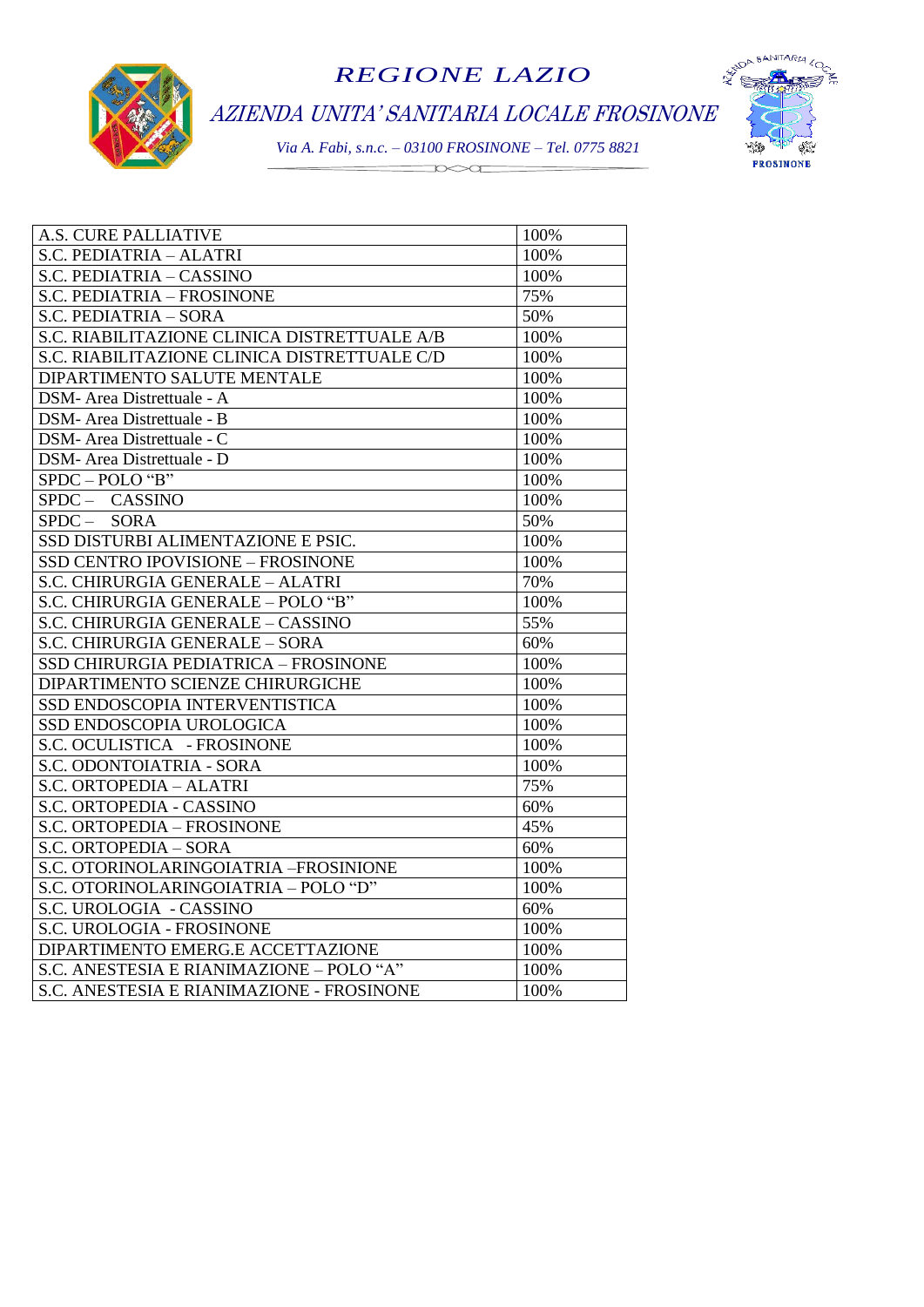

AZIENDA UNITA' SANITARIA LOCALE FROSINONE



| S.C. ANESTESIA E RIANIMAZIONE - SORA         | 100% |
|----------------------------------------------|------|
| S.C. ANESTESIA E RIANIMAZIONE -POLO "D".     | 50%  |
| S.C. PRONTO SOCCORSO E OSS. BREVE - POLO "A" | 50%  |
| S.C. PRONTO SOCCORSO E OSS. BREVE - POLO "B" | 100% |
| S.C. PRONTO SOCCORSO E OSS. BREVE - POLO "C" | 100% |
| S.C. PRONTO SOCCORSO E OSS. BREVE - POLO "D" | 50%  |
| INCARICO A.S. COORDINAMENTO DEL PROGETTO di  | 100% |
| RICONVERSIONE DEL P.O. di PONTECORVO         |      |
| S.S. COMUNICAZIONE E REL CON IL PUBBLICO     | 100% |
| <b>S.S. FORMAZIONE</b>                       | 100% |
| <b>S.C. PREVENZIONE E PROTEZIONE</b>         | 100% |
| <b>S.S. PROGRAMMAZIONE</b>                   | 100% |
| S.S. PROTOCOLLI ASSIST. E LINEE GUIDA        | 100% |
| S.S. QUALITA'                                | 100% |
| S.C. SERVIZI SOCIO SANITARI                  | 100% |
| <b>S.S. SISTEMA INFORMATIVO</b>              | 100% |
| S.S. SORVEGLIANZA SANITARIA AZIENDALE        | 100% |
| S.S. VALUTAZIONE DIRIGENTI                   | 100% |
| CENTRO COORDINAMENTO SCREENING               | 100% |
| DIREZIONE DISTRETTI "A"                      | 80%  |
| DIREZIONE DISTRETTI "B"                      | 65%  |
| DIREZIONE DISTRETTI "C"                      | 80%  |
| DIREZIONE DISTRETTI "D"                      | 80%  |
| DIREZIONE SANITARIA POLO "A"                 | 100% |
| DIREZIONE SANITARIA POLO "B"                 | 100% |
| DIREZIONE SANITARIA POLO "C"                 | 100% |
| DIREZIONE SANITARIA POLO "D"                 | 100% |
| S.S. SEGRETERIA TECNICA DIREZIONE SANITARIA  | 100% |
| <b>S.S. UFFICIO ALPI</b>                     | 100% |
| S.S. UFFICIO COOREDINAMENTO TRAPIANTI        | 100% |
| S.S. UFFICIO PROBLEMATICHE TERRITORIALI      | 100% |
| S.S. UFFICIO PROBLEMATICHE OSPEDALIERE       | 100% |
| <b>S.C. AFFARI LEGALI</b>                    | 100% |
| <b>S.S. AFFARI GENERALI</b>                  | 100% |
| S.C. AMMINISTR. FINANZA E CONT. ANALITICA    | 100% |
| S.C. DIREZIONE AMMINISTRATIVA POLO "A"       | 100% |
| S.C. DIREZIONE AMMINISTRATIVA POLO "B"       | 100% |
| S.C. DIREZIONE AMMINISTRATIVA POLO "C"       | 100% |
| S.C. DIREZIONE AMMINISTRATIVA POLO "D"       | 100% |